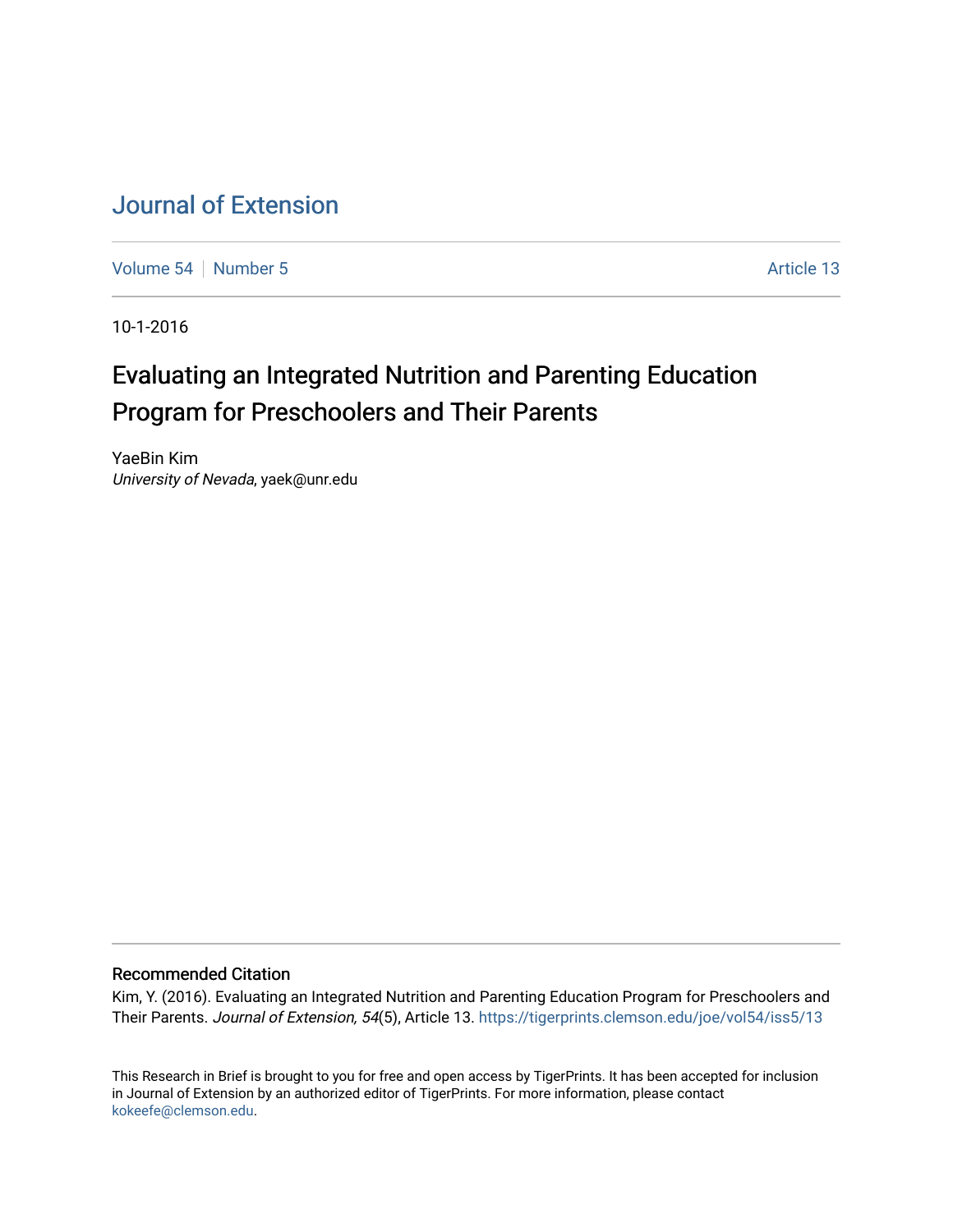

**October 2016 Volume 54 Number 5 Article # 5RIB5 Research In Brief**

# **Evaluating an Integrated Nutrition and Parenting Education Program for Preschoolers and Their Parents**

#### **Abstract**

The main purpose of the study described in this article was to test the effectiveness of Little Books and Little Cooks, a 7-week integrated nutrition and parenting education intervention designed to improve eating habits of families, strengthen relationships between parents and their children, and improve preschoolers' cooking skills. Participant families showed promising change related to enhancing children's cooking skills, along with improved parent-child interactions, eating behaviors among children, and feeding practices of parents. These findings suggest that a multidisciplinary, integrated approach addressing both nutrition and parenting is an effective way to help parents guide their children toward healthful eating behaviors.

#### **YaeBin Kim**

Assistant Professor and Extension Specialist University of Nevada Cooperative Extension Las Vegas, Nevada [yaek@unr.edu](mailto:yaek@unr.edu)

#### **Introduction**

According to the ecological systems theory (Bronfenbrenner & Morris, 1998), human development occurs as a result of interaction within and among contexts. Many of Bronfenbrenner's early writings recognized the family itself as a more appropriate context for intervention than the individual child (e.g., Bronfenbrenner, 1974). Additionally, group-based parenting education programs have appeared to be effective and potentially cost-effective options for families (London Economics, 2007). It stands to reason that research- and practicebased Extension parenting education programs can make a considerable difference in the lives of families all around a community.

Previous parenting research supports the importance of the parent-child relationship and its impact on healthful development of the child (Bornstein, 2002; Brooks-Gunn & Markman, 2005; Karoly, Kilburn, & Cannon, 2005; Powell, 2005). Nutrition studies in the 1980s began demonstrating that a person's overall parenting style can determine his or her feeding behaviors with a child (Birch, McPhee, Shoba, Steinberg, & Krehbiel, 1987). Contemporary nutrition work continues to demonstrate the potentially positive relationship between parenting styles (including feeding practices and style) or parent-child interaction and young children's eating behaviors, food preferences, dietary patterns, and weight statuses (Rhee, 2008; Ventura & Birch, 2008; Wake, Nicholson, Hardy, & Smith, 2007).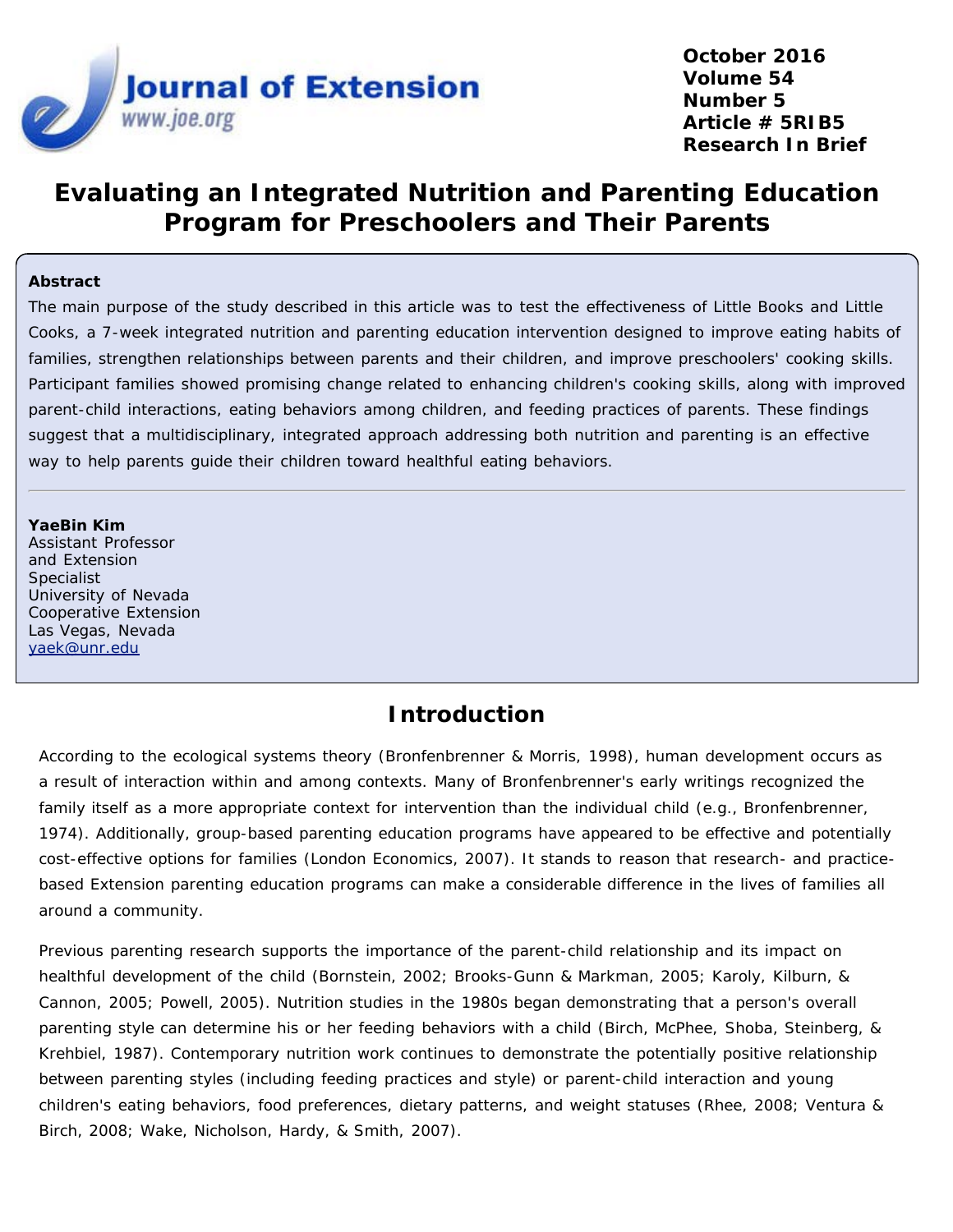Research in Brief **Evaluating an Integrated Nutrition and Parenting Education Program for Preschoolers and Their Parents** JOE 54(5)

Findings from these studies suggest that parents with competent parenting skills are able to provide a supportive environment for children's healthful eating. However, most nutrition education programs have not addressed parenting skills. According to a focus group study involving parent and family life educators (Ontai, Williams, Lamp, & Smith, 2007), parents lack skills necessary to implement new nutrition practices with their children, but educators do not have the understanding of parenting and child development required to address these issues with parents. Therefore, a multidisciplinary, integrated approach that can speak to both nutrition information and parenting education is needed to help parents foster children's healthful eating behaviors. Extension professionals have been trying this multidisciplinary approach (Thering, 2009), and the U.S. Department of Agriculture's National Institute of Food and Agriculture (2011) has fostered this concept by grouping programs by content expertise and discipline, rather than function.

One way of addressing the challenge of helping parents implement positive nutrition practices with their children is through engaging and fun family practices. Nutrition studies have shown that reading children's books with healthful eating messages encourages children to try new foods and make healthful choices (Drozd, Romaniello, Wearner, Carter, & Auld, 2006; Flood, Murphy, & Hammerschmidt, 2008) and that involving young children in planned cooking experiences is the best way to teach them about good eating habits (Dodge & Colker, 1996). The healthful eating habits children practice early in life affect their health and nutrition throughout youth, including relative to issues with weight gain and obesity (Clark, Goyder, Bissell, Blank, & Peters, 2007), and beyond into adulthood (Campbell & Crawford, 2001; Savage, Fisher, & Birch, 2007). Cooking together is one of a few activities that can help increase children's abilities across all areas of development and help parents learn about healthful eating and their own feeding styles (Spears, 2000).

The Little Books and Little Cooks parenting education program was developed from prior nutrition and parenting education research by an Extension specialist in Nevada, using the family as the primary contextual unit. Based on interaction inherent among family members, it was designed to foster and sustain the child's healthful development by providing engaging, hands-on activities for caregivers and children. The main purpose of the research described here was to evaluate the effectiveness of Little Books and Little Cooks as an integrated nutrition and parenting education program, specifically examining its ability to enhance parent-child interaction skills and parents' feeding practices and to improve children's cooking skills and eating habits.

#### **Methods**

# **Program Description**

Little Books and Little Cooks is a 7-week interdisciplinary parenting education program for preschool-age children and their parents that incorporates both nutrition education and parenting education (including parenting-related content specific to nutrition and overall parenting information). During the program, children and parents learn about healthful eating and nutrition information together, apply positive parentchild interaction techniques, and practice school readiness skills through mini lessons, nutrition-related activities, reading children's books about healthful eating/nutrition, and cooking and eating. After the introductory week, each weekly session features a new topic, a new book about healthful eating, and a new recipe (see Table 1).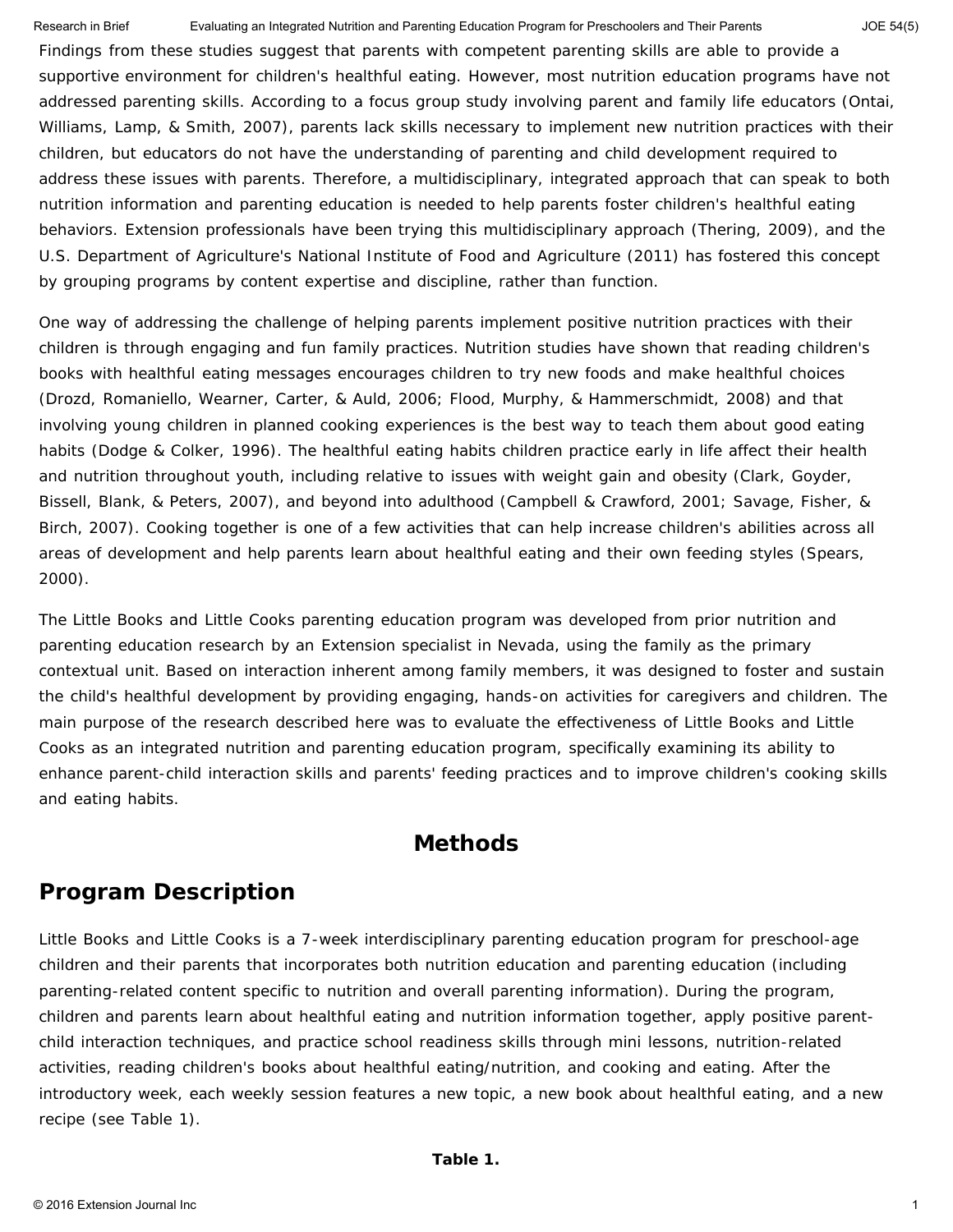Little Books and Little Cooks Curriculum Overview Research in Brief Evaluating an Integrated Nutrition and Parenting Education Program for Preschoolers and Their Parents

| Week | <b>Topic</b>                                                                         | <b>Book</b>                              | Recipe                               |
|------|--------------------------------------------------------------------------------------|------------------------------------------|--------------------------------------|
| 1    | Safety rules and equipment-use<br>demonstration                                      |                                          |                                      |
| 2    | Five food groups according to the U.S.<br>Department of Agriculture MyPlate<br>guide | MyPlate and You                          | Five-food-<br>group pasta            |
| 3    | Benefits of cooking with kids                                                        | Pumpkin Soup                             | Pumpkin<br>pancake<br>smiles         |
| 4    | Introducing cultural foods                                                           | Bee-Bim-Bop                              | Rice ball                            |
| 5    | Parents' feeding styles and child's<br>hunger and fullness cues                      | Mealtime                                 | Grilled cheese<br>sandwich<br>shapes |
| 6    | Child's picky eating behaviors                                                       | I Will Never Not<br>Ever Eat a<br>Tomato | Cucumber<br>yogurt dip               |
| 7    | More fruits and vegetables                                                           | Growing<br>Vegetable Soup                | Vegetable soup                       |

#### **Program Sites and Participants**

Thirty-one program sites in Clark County, Nevada, were selected for participation in the study (conducted January–December 2014) on the basis of staff interest, evidence of community collaboration, population in need, and variations in program characteristics. The selected program sites included community recreation centers, libraries, and parent centers. Program participants were children aged 3–5 and their primary caregivers (referred to herein as parents or caregivers). For the purposes of the study, 349 caregivers completed preprogram questionnaires, and 232 parents completed postprogram questionnaires. The majority of the caregivers who participated (93%) were mothers, and 53% of the participating children were girls. The average caregiver age was approximately 33 years, and the average child age was 4.3 years. More than half of the families (58%) were involved with at least one social service (e.g., Women, Infants, and Children program; Temporary Assistance for Needy Families; Medicaid; Supplemental Nutrition Assistance Program). The parents and children attending the classes were ethnically diverse: 52% were Hispanic, 29% were Caucasian, 8% were Asian, 4% were African American, and 7% were other ethnicities. Fifty-one percent of the parents held a high school degree or less. The program reached diverse audiences in Clark County who are in need.

### **Outcome Evaluation and Data Analysis**

The effectiveness of Little Books and Little Cooks was evaluated through the use of a self-report survey instrument completed by parents and an observation checklist completed by trained observers. The survey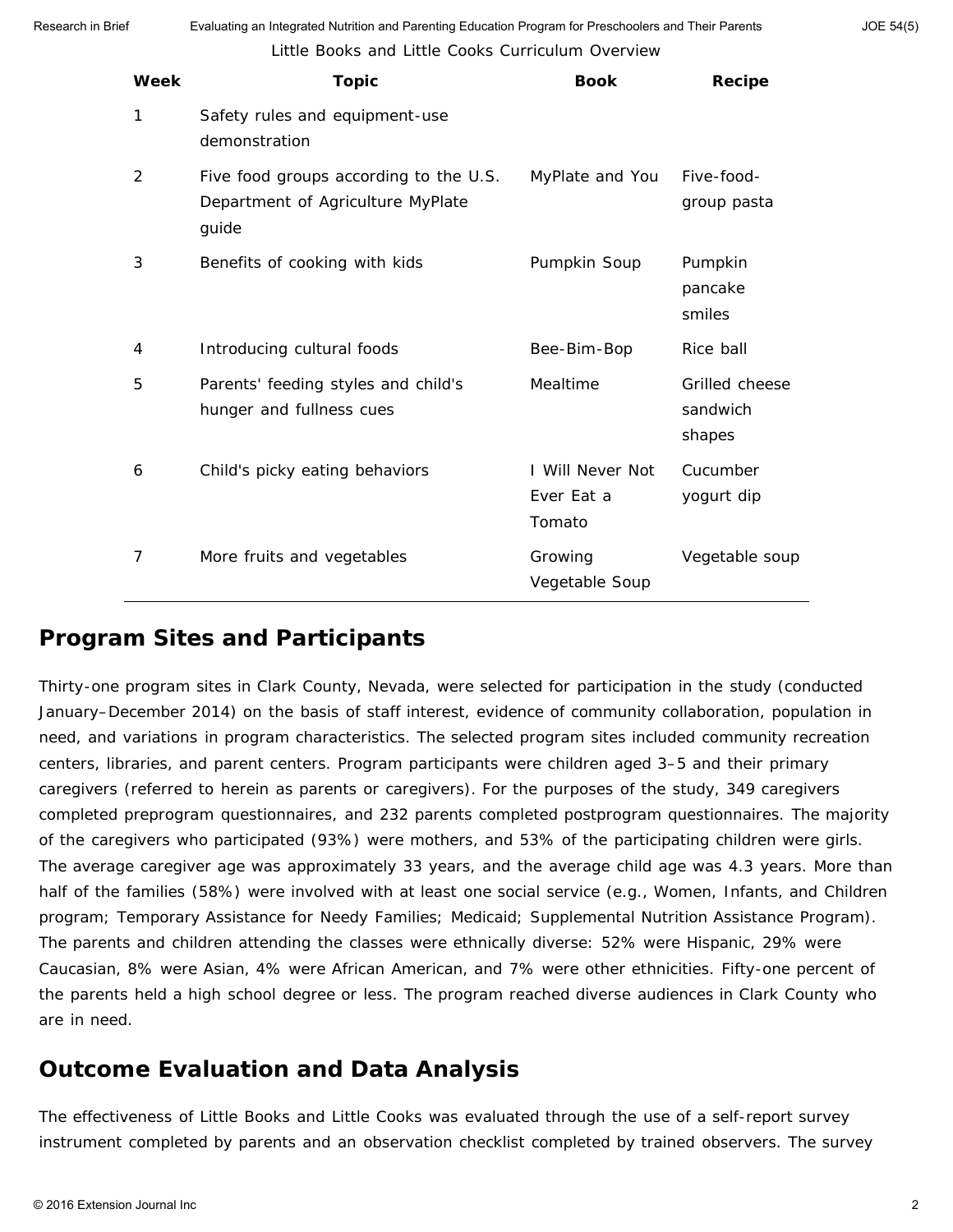consisted of 27 questions related to parents' feeding styles (Wardle, Sanderson, Guthrie, Rapoport, & Plomin, 2002) and 24 questions related to children's eating behaviors (Wardle, Guthrie, Sanderson, & Rapoport, 2001), all having Likert-scale response options ranging from 1 (*never*) to 5 (*always*); seven demographic questions; a question related to frequency of cooking, with scaled response options ranging from 1 (*never*) to 6 (*every day*); and a question related to frequency of fruit and vegetable consumption for parents and children, with scaled response options ranging from 1 (*0*) to 5 (*5+*). The observation checklist was created for the program and designed to be completed by trained researchers different from the program providers. The observation checklist addressed child cooking skills (13 items), parent-child interaction during cooking (10 items), and mealtime behavior (four items); scales for all items ranged from 1 (*not observed*) to 3 (*consistently observed*). Rater reliability training was conducted at the investigator meetings and five pilot program sites before the start of the study (.91 reliability). Both assessments—the parent survey and the observation—were administered at the start and end of each 7-week cycle. The preprogram and postprogram mean scores for each subscale and individual item were compared through the use of paired *t*tests  $(N = 228)$ . Research in Brief **Evaluating an Integrated Nutrition and Parenting Education Program for Preschoolers and Their Parents** JOE 54(5)

#### **Findings**

### **Parent Outcomes**

### *Parent-Child Interactions*

Parent-child interactions were observed during the first and last days of cooking and mealtime. During cooking, there was a significant increase in five positive parent-child interactions and a significant decrease in two negative parent-child interactions (Table 2). Parents engaged in more positive interactions and fewer negative interactions after attending the program.

#### **Table 2.**

Parent-Child Interactions During Cooking (*N* = 228)

|                                                                 | At<br>program<br>start | At<br>program<br>end |          |
|-----------------------------------------------------------------|------------------------|----------------------|----------|
| Observation                                                     | M(SD)                  | M(SD)                | t-test   |
| Positive parent-child interaction                               |                        |                      |          |
| Parents respond to child's needs promptly                       | 2.4(.7)                | 2.7(.5)              | $6.7***$ |
| Parents pay attend to the child                                 | $2.3$ (.7)             | 2.6(.6)              | $5.8***$ |
| Parents model correct behaviors                                 | 2.2(.7)                | 2.6(.6)              | $6.1***$ |
| Parents give praise or physical affection                       | 2.1(.7)                | 2.6(.5)              | $7.3***$ |
| Parents cheer and show excitement at the<br>child's performance | 2.0(.8)                | 2.2(.7)              | $3.8***$ |
| Negative parent-child interaction                               |                        |                      |          |
| Parents interfere with child's actions                          | 1.6(0.7)               | 1.5(7)               | 1.1      |
| Parents issue a command (no choices)                            | 1.5(6)                 | 1.5(7)               | .8       |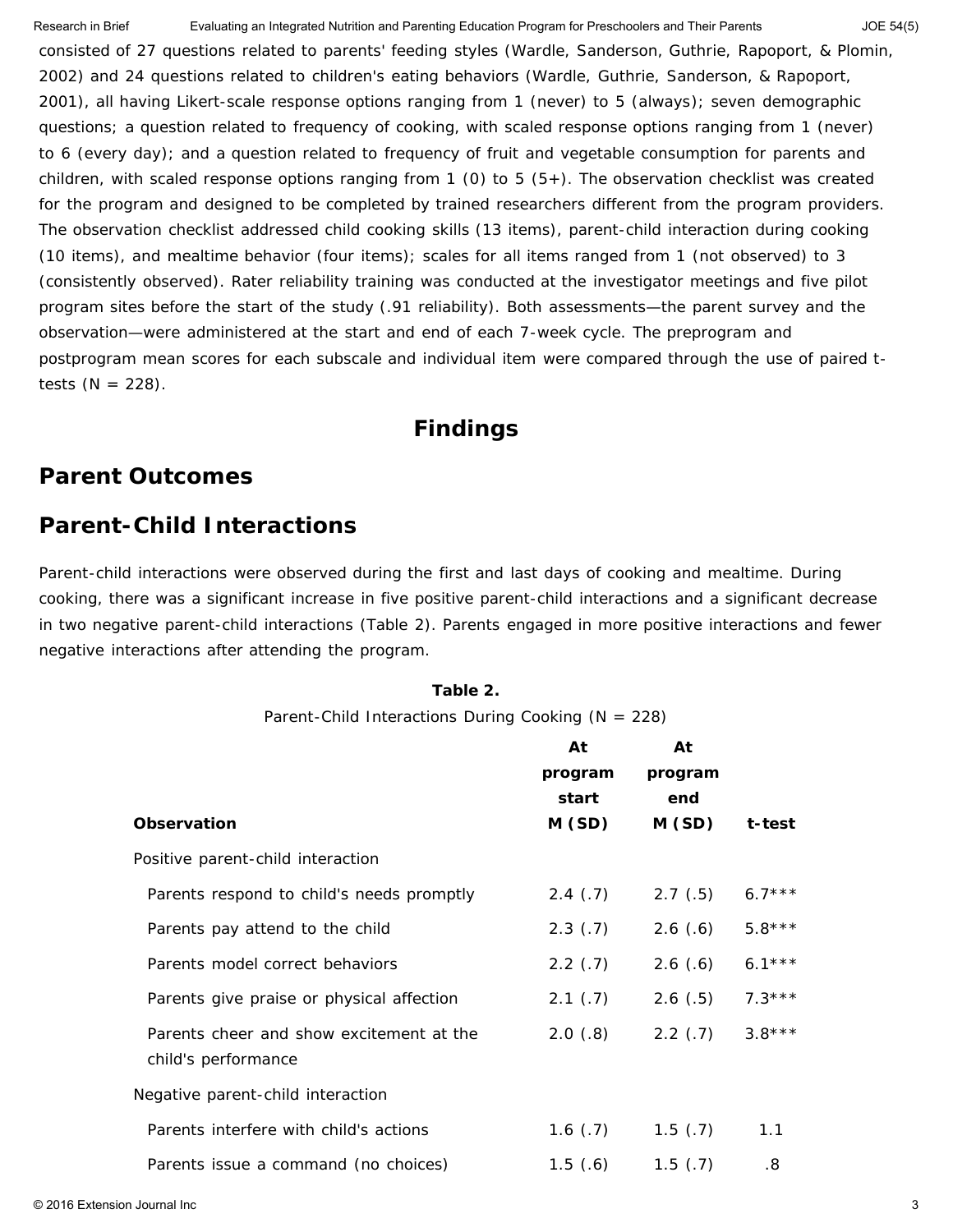| Research in Brief | Evaluating an Integrated Nutrition and Parenting Education Program for Preschoolers and Their Parents    |         |            |          | $JOE$ 54(5) |
|-------------------|----------------------------------------------------------------------------------------------------------|---------|------------|----------|-------------|
|                   | Parents use direct disparaging comments or<br>putdowns of child's performance                            | 1.2(5)  | $1.0$ (.1) | $4.0***$ |             |
|                   | Parents make fun of the child                                                                            | 1.2(.5) | $1.0$ (.2) | $2.8**$  |             |
|                   | Note. Scale ranging from 1 (not observed) to 3 (consistently observed).<br>** $p < .01.$ *** $p < .001.$ |         |            |          |             |

Parent-child interactions during mealtime also were observed, and preprogram and postprogram observations were compared. At the end of the program, parents were significantly more likely to allow children to serve themselves (*t* = 5.7, *p* < .001), and children were significantly more likely to try new foods (*t* = 2.9, *p* < .01), eat fruits and vegetables if served (*t* = 6.3, *p* < .001), and respond to their own hunger and fullness cues (*t* = 4.6, *p* < .001).

### *Frequencies of Cooking with Child*

At the start and end of the program, parents were asked about how often they cooked with their children. Parents were significantly more likely to report that they cooked more often with their children at home after participation in the program (*t* = 8.4, *p* < .001). On the last day of the program, parents also were asked how often their children help them prepare food; 85% of parents reported that their children helped them prepare food a little or a lot more often after program participation than before program participation.

# *Parents' Feeding Styles*

Of the 27 questions about parents' feeding style, 10 questions were about parental control over feeding, eight were about parents' encouragement when feeding, four were about instrumental feeding, and five were about emotional feeding. Although there was no significant difference before and after the program relative to parents' frequencies of controlling what their children ate, parents were more likely to be encouraging, less likely to use food as a reward, and less likely to use food to make the child feel better after program participation than before program participation (Table 3).

| Table 3.<br>Parent Feeding Styles ( $N = 226$ )                                  |                            |                          |          |
|----------------------------------------------------------------------------------|----------------------------|--------------------------|----------|
| Aspect of feeding style                                                          | At program start M<br>(SD) | At program end M<br>(SD) | t-test   |
| Control over eating                                                              | 3.69(.51)                  | 3.63(.56)                | 1.83     |
| Prompting/encouragement                                                          | $4.09$ $(.554)$            | 4.18(.58)                | $2.35*$  |
| Instrumental feeding                                                             | 2.05(.76)                  | 1.89(0.76)               | $2.77**$ |
| Emotional feeding                                                                | 1.89(0.79)                 | $1.73$ $(.78)$           | $3.13**$ |
| Note. Scale ranging from 1 (never) to 5 (always).<br>* $p < .05.$ * * $p < .01.$ |                            |                          |          |

# **Child Outcomes**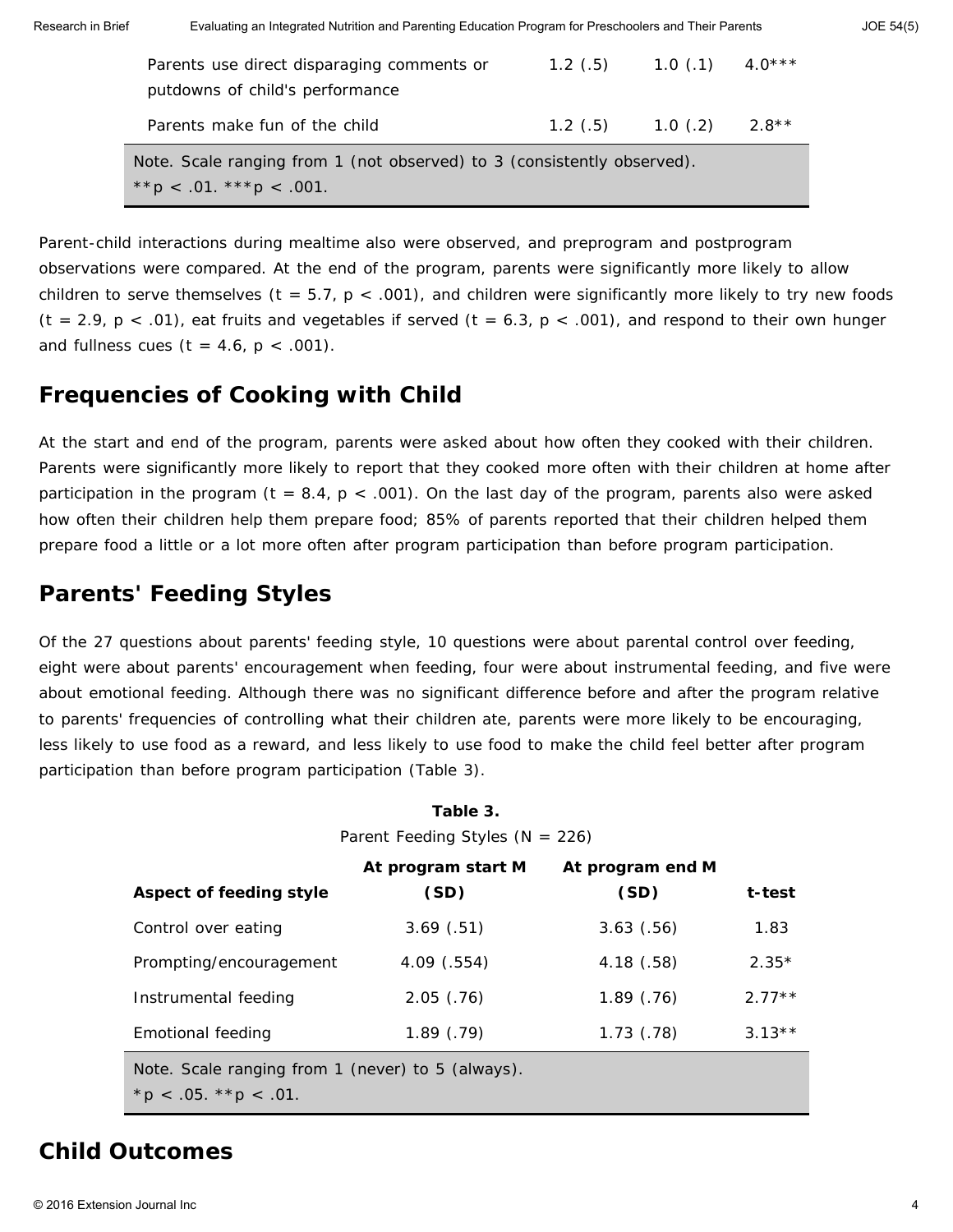# *Children's Cooking Skills*

Thirteen children's cooking skills were developed on the basis of Nevada prekindergarten readiness indicators and were evaluated through observation during the first day and last day cooking activities. Children demonstrated significant improvement in all cooking skills from the beginning of the program to the end of the program (Table 4).

#### **Table 4.**

Children's Cooking Skills (*N* = 226)

|                                                                         | At               | At             |            |
|-------------------------------------------------------------------------|------------------|----------------|------------|
|                                                                         | program<br>start | program<br>end |            |
| <b>Skill</b>                                                            | M(SD)            | M(SD)          | t-test     |
| Wash hands for 20 sec before cooking and<br>eating, and when necessary  | 1.70(66)         | 2.45(.55)      | $10.98***$ |
| Measure ingredients (using measuring<br>spoons or cups)                 | 1.76(0.57)       | 2.45(.58)      | $12.05***$ |
| Rinse and scrub fresh produce (using<br>scrubber or hands)              | 1.89(0.75)       | 2.51(.61)      | $7.37***$  |
| Peel fresh produce                                                      | 1.61(.61)        | 2.18(.62)      | $9.82***$  |
| Cut hard or soft foods with a plastic or dull<br>knife                  | 1.58(.57)        | 2.09(.57)      | $9.18***$  |
| Grate cheese or vegetables                                              | 1.64(.59)        | 2.03(.66)      | $6.57***$  |
| Stir ingredients together                                               | 2.24(.75)        | 2.79(.45)      | $9.06***$  |
| Arrange foods on a plate                                                | 1.59(.65)        | 2.02(.68)      | $6.89***$  |
| Follow steps in the recipe                                              | 1.89(.69)        | 2.51(.79)      | $10.88***$ |
| Wipe up/clean up after cooking                                          | 1.80(.71)        | 2.46(.70)      | $10.90***$ |
| Wash dishes after cooking                                               | 1.19(.60)        | $1.77$ $(.88)$ | $4.49***$  |
| Set the table/serve foods                                               | $1.66$ $(.75)$   | 2.13(.71)      | $7.30***$  |
| Clear the table after a meal                                            | 1.97(0.80)       | $2.54$ $(.70)$ | $8.13***$  |
| Overall cooking skills                                                  | 1.74(0.45)       | 2.32(.40)      | $18.24***$ |
| Note. Scale ranging from 1 (not observed) to 3 (consistently observed). |                  |                |            |

\*\*\**p*<.001.

### *Children's Eating Styles*

Of the 24 questions about children's eating style, four questions were about children's enjoyment of food, six were about children's picky eating, five were about food responsiveness, four were about slow eating, and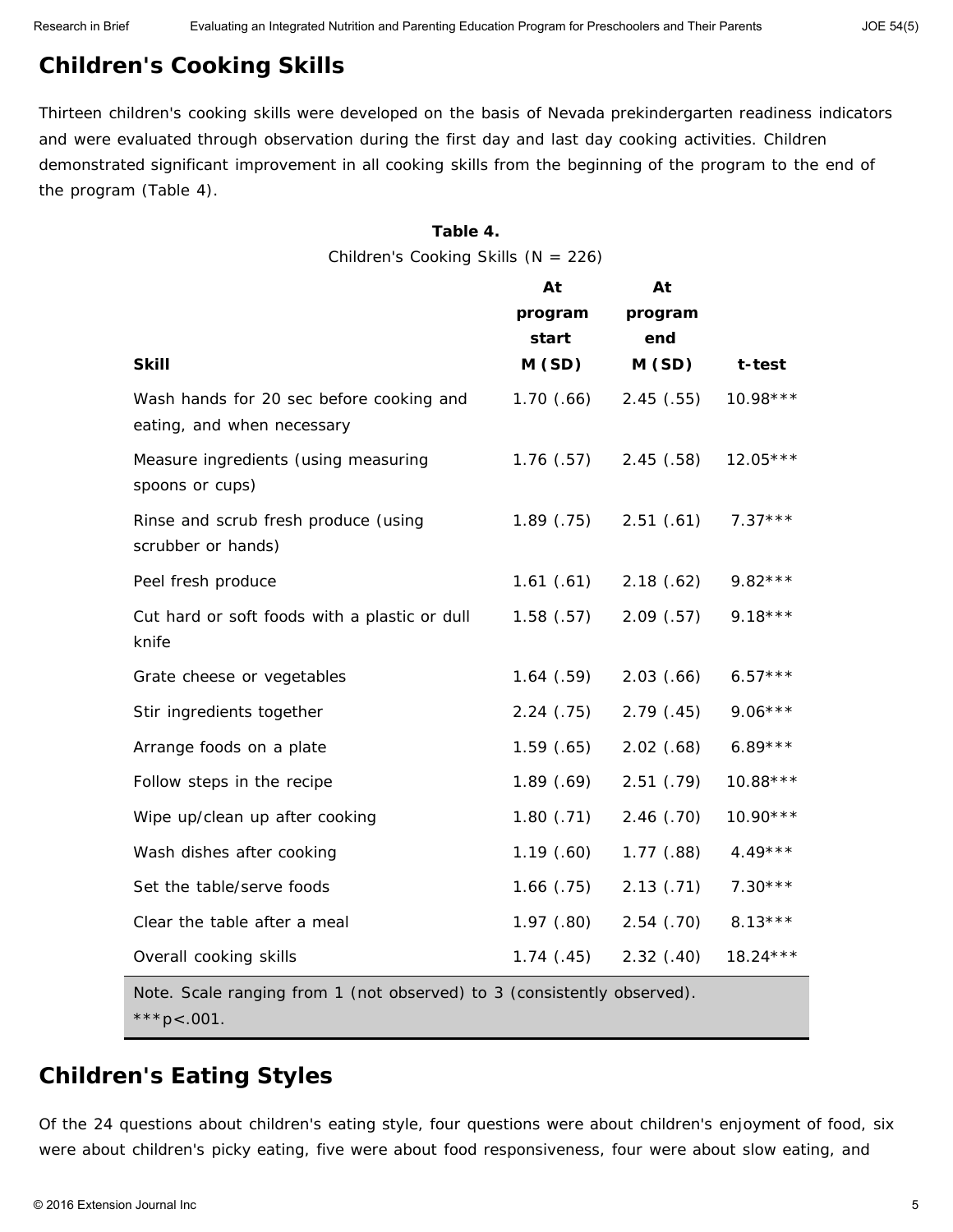five were about satiety responsiveness. After the program, parents were more likely to report that their children were less picky about eating and ate less when not hungry (Table 5). Research in Brief **Evaluating an Integrated Nutrition and Parenting Education Program for Preschoolers and Their Parents** JOE 54(5)

| Table 5.                                  |                                                   |                  |               |  |
|-------------------------------------------|---------------------------------------------------|------------------|---------------|--|
| Children's Eating Behaviors ( $N = 226$ ) |                                                   |                  |               |  |
|                                           | At program start M                                | At program end M |               |  |
| <b>Behavior</b>                           | (SD)                                              | (SD)             | t-test        |  |
| Enjoyment of food                         | 3.58(.78)                                         | 3.78(.73)        | 4.47<br>$***$ |  |
| Food responsiveness                       | 2.35(.72)                                         | 2.41(.74)        | 1.13          |  |
| Satiety<br>responsiveness                 | 2.93(0.60)                                        | $2.82$ (.60)     | $3.02**$      |  |
| Slowness in eating                        | $3.02$ $(.70)$                                    | 2.97(0.77)       | 1.19          |  |
| Food fussiness                            | 2.98(.76)                                         | 2.83(.72)        | $3.46**$      |  |
| ** $p < .01.$ *** $p < .001.$             | Note. Scale ranging from 1 (never) to 5 (always). |                  |               |  |

### *Fruit and Vegetable Consumption*

Children's and parents' fruit and vegetable consumption was assessed via the pre- and postprogram questionnaires (e.g., "How many servings of fruits and vegetables do your child and you eat per day?"). Parents were significantly more likely to report that their children consumed more fruits and vegetables after completing the program than before  $(t = 4.5, p < .001)$ . In addition, parents were significantly more likely to report that they themselves consumed more fruits and vegetables after completing the program than before  $(t = 3.8, p < .001)$ .

### **Conclusions and Recommendations/Future Directions**

Little Books and Little Cooks involves an interdisciplinary curriculum used to deliver both parenting and nutrition information over a 7-week period. The program uses hands-on, practical activities for children and parents that were shown to result in positive changes in children's healthful eating behaviors and cooking skills, parents' interactions with children and feeding practices, and family eating environments. After completing the program, many participants reported the highest level of satisfaction with the program and conveyed willingness to continue using what they had learned. Parents also reported on their children's willingness and confidence related to cooking and trying new foods. However, a major limitation of the study reported here is that it did not assess whether behavior changes continued after program completion. It is hard to know whether parents and children continued using what they learned.

The recommendations and future directions that follow are based on the findings of the study described here.

• Hands-on programs for parents and children that combine nutrition information and parenting education are needed to help parents and children learn together about healthful eating. Children learn better when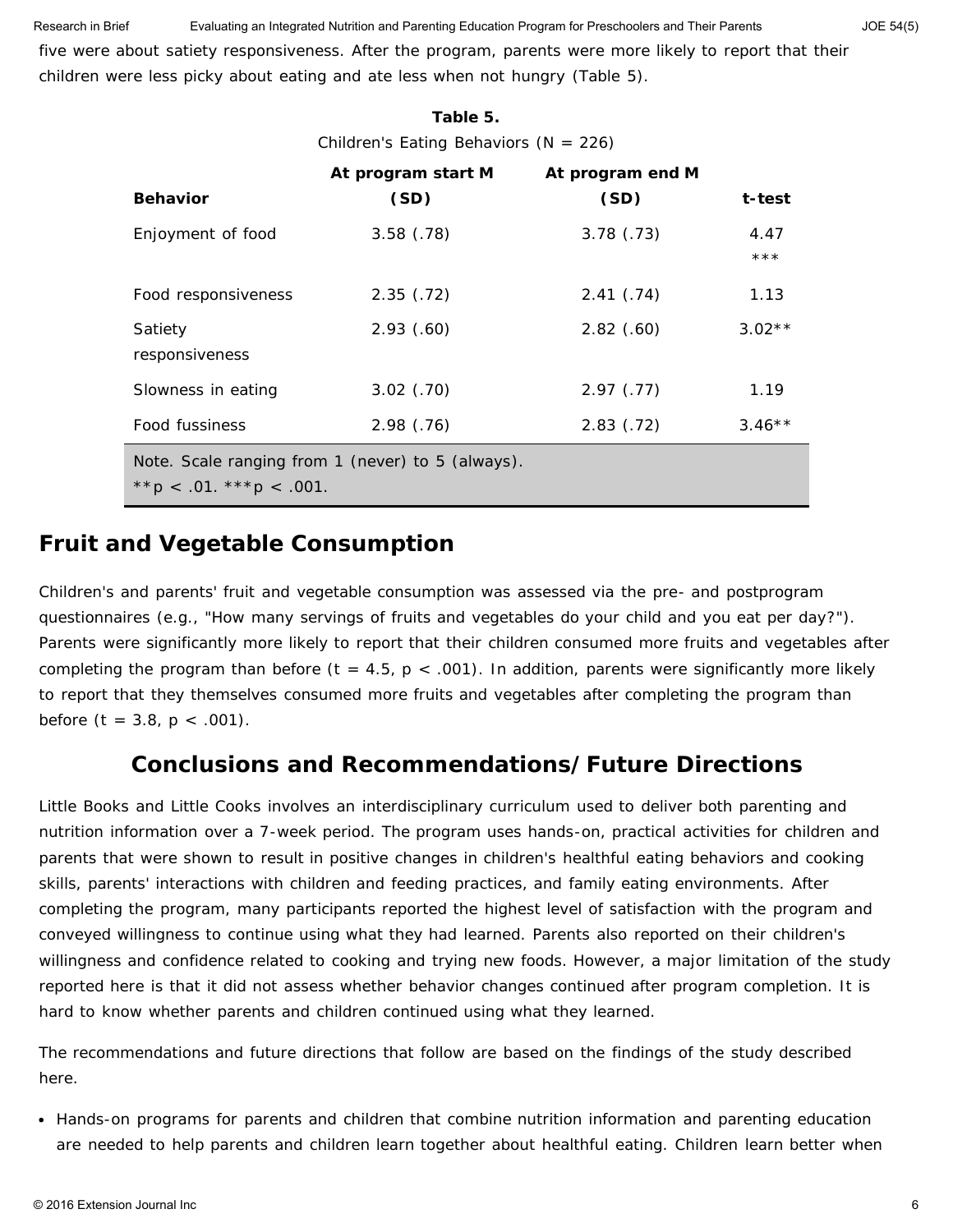Research in Brief **Evaluating an Integrated Nutrition and Parenting Education Program for Preschoolers and Their Parents** JOE 54(5)

parents take an active interest and seem involved, and parents learn better when they practice rather than just talk about a concept. To benefit children and parents alike, Extension professionals should be trained to understand both nutrition information and parenting information.

- Program developers should focus on creating a variety of additional theme-based interdisciplinary, integrated programs that can be shared with Extension professionals in varying disciplines (e.g., nutrition and parenting, horticulture and nutrition, horticulture and child development). By planning and facilitating interdisciplinary programs, Extension professionals can better respond to critical regional issues with limited resources and embrace the needs of diverse communities.
- The program evaluation discussed here was conducted at the start and end of a program cycle. Future work must confirm whether the results discovered through the evaluation translate to lasting changes in eating behaviors and parent-child interactions.
- Future research should involve the study of long-term effects on adults and children of a variety of nutrition programs (i.e., programs addressing obesity, positive feeding, healthful eating habits, picky eating, etc.). There are many nutrition education programs developed and run by the Cooperative Extension System, and it would be worthwhile to study lasting effects of those programs.

#### **References**

Birch, L. L., McPhee, L., Shoba, B. C., Steinberg, L., & Krehbiel, R. (1987). Clean up your plate: Effects of child feeding practices on the conditioning of meal size. *Learning and Motivation*, *18,* 301–317.

Bornstein, M. H. (Ed.). (2002). *Handbook of parenting: Practical issues in parenting* (2nd ed., Vol. 5). Mahwah, NJ: Lawrence Erlbaum Associates Inc.

Bronfenbrenner, U. (1974). Developmental research, public policy, and the ecology of childhood. *Child Development*, *45*(1), 1–5.

Bronfenbrenner, U., & Morris, P. A. (1998). The ecology of developmental processes. In R. M. Lerner (Ed.), *Theoretical models of human development* (5th ed., Vol. 1, pp. 993–1027). New York, NY: Wiley.

Brooks-Gunn, J., & Markman, L. B. (2005). The contribution of parenting to ethnic and racial gaps in school readiness. *The Future of Children*, *15*(1), 139–168.

Campbell, K., & Crawford, D. (2001). Family food environments as determinants of preschool aged children's eating behaviours: Implication for obesity prevention policy. *Australian Journal of Nutrition and Dietetics*, *58,* 19–25.

Clark, H. R., Goyder, P., Bissell, P., Blank, L., & Peters, J. (2007). How do parents' child-feeding behaviours influence child weight? Implications for childhood obesity policy. *Journal of Public Health*, *29*(2), 132–141.

Dodge, D. T., & Colker, L. J. (1996). *The creative curriculum for early childhood*. Washington, DC: Teaching Strategies.

Drozd, M., Romaniello, C., Wearner, R., Carter, V., & Auld, G. (2006). Benefits of a nutrition book bag program. *Journal of Nutrition and Education Behavior*, *38*, 259–261.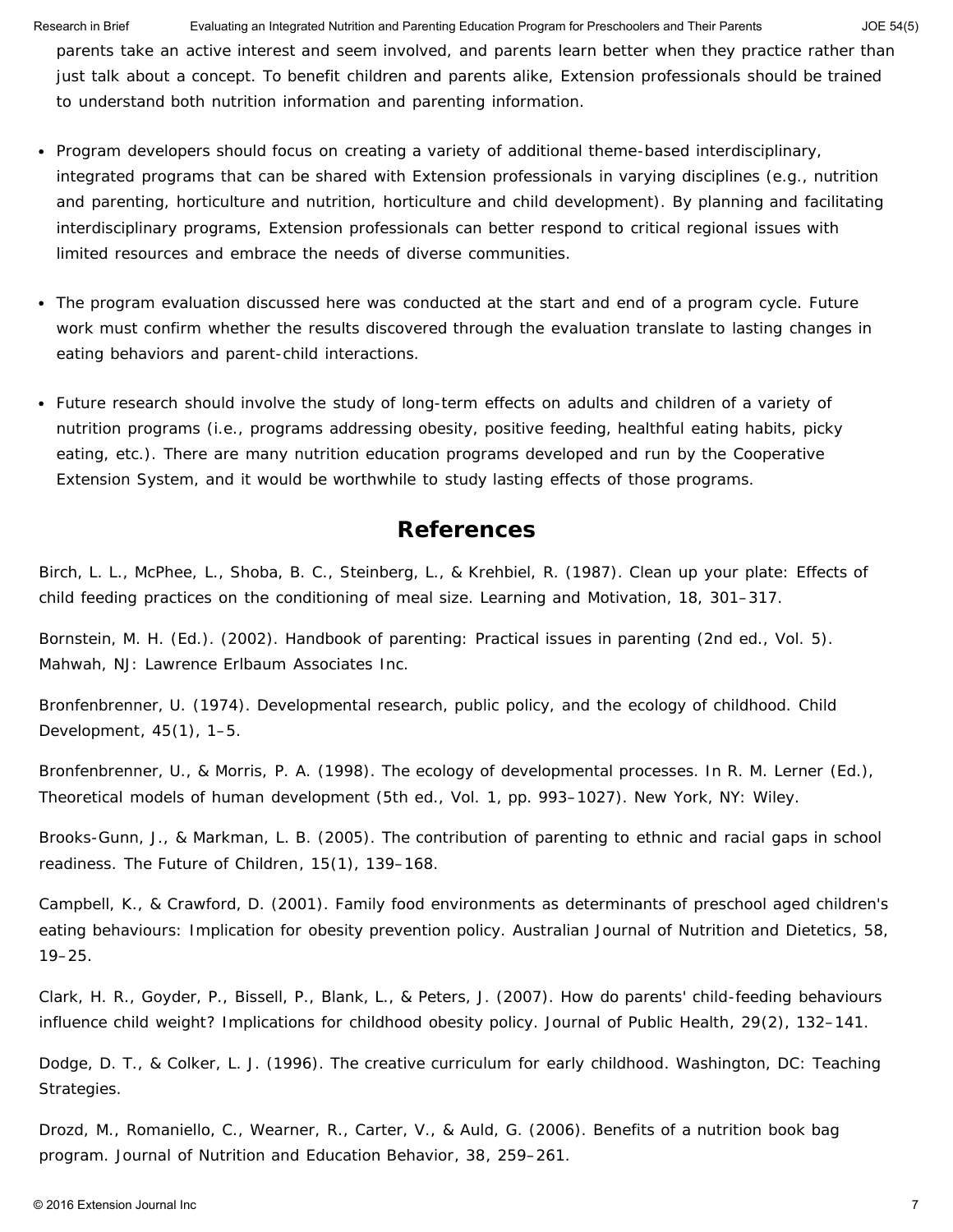Flood, C., Murphy, A., & Hammerschmidt, P. (2008). A family bookbag reaches parents with messages about healthy eating and physical activity and improves family reading time. *Journal of Nutrition Education and Behavior*, *40*, 322–323.

Karoly, L. M., Kilburn, R., & Cannon, J. S. (2005). *Early childhood interventions: Proven results, future promise.* Santa Monica, CA: RAND.

London Economics. (2007). *Cost benefit analysis of interventions with parents*. Department for Children, Schools and Families Research Report DCSF-RW008, August. Retrieved from [http://www.dcsf.gov.uk/research/data/uploadfiles/DCSFRW008.](http://www.dcsf.gov.uk/research/data/uploadfiles/DCSFRW008)

National Institute of Food and Agriculture. (2011). NIFA organizational chart. Retrieved from [http://www.nifa.usda.gov/ about/offices/ pdfs/nifa\\_org\\_chart.pdf](http://www.nifa.usda.gov/about/offices/pdfs/nifa_org_chart.pdf)

Ontai, L., Williams, S., Lamp, C., & Smith, D. (2007). An integrative approach to addressing childhood overweight: Inclusion of parenting information in nutrition education programs. *Journal of Extension*, *45*(3) Article 3FEA2. Available at: <https://www.joe.org/joe/2007june/a2.php>

Powell, D. R. (2005). Searches for what works in parenting interventions. In T. Luster & L. Okagaki (Eds.), *Parenting: Ecological perspectives* (2nd ed., pp. 343–373). Mahwah, NJ: Erlbaum.

Rhee, K. E. (2008). Childhood overweight and the relationship between parent behaviors, parenting style, and family functioning. *The ANNALS of the American Academy of Political and Social Science , 615*, 11–37.

Savage, J. S., Fisher, J. O., & Birch, L. L. (2007). Parental influence on eating behavior: Conception to adolescence. *Journal of Law, Medicine & Ethics*, *35*, 22–34.

Spears, J. A. (2000). Cooking with kids. *Texas Child Care*, *24*(2), 24–31.

Thering, S. (2009). A methodology for evaluating transdisciplinary collaborations with diversity in mind: An example from the Green Community Development in Indian Country Initiative. *Journal of Extension*, *47*(3) Article 3FEA2. Available at: <https://www.joe.org/joe/2009june/a2.php>

Ventura, A. K, & Birch, L. L. (2008). Does parenting affect children's eating and weight status? *International Journal of Behavioral Nutrition and Physical Activity*, *5*, 1–12.

Wake, M., Nicholson, J., Hardy, P., & Smith, K. (2007). Preschooler obesity and parenting styles of mothers and fathers: Australian national population study. *Pediatrics*, *120*, 1520–1527.

Wardle, J., Guthrie, C. A., Sanderson, S., & Rapoport, L. (2001). Development of the children's eating behavior questionnaire. *Journal of Child Psychology and Psychiatry*, *42*, 963–970.

Wardle, J., Sanderson, S., Guthrie, C. A., Rapoport, L., & Plomin, R. (2002). Parental feeding style and the intergenerational transmission of obesity risk. *Obesity Research*, *10*, 453–462.

*[Copyright](https://joe.org/about-joe-copyright-policy.php) © by Extension Journal, Inc.* ISSN 1077-5315. Articles appearing in the Journal become the property of the Journal. Single copies of articles may be reproduced in electronic or print form for use in